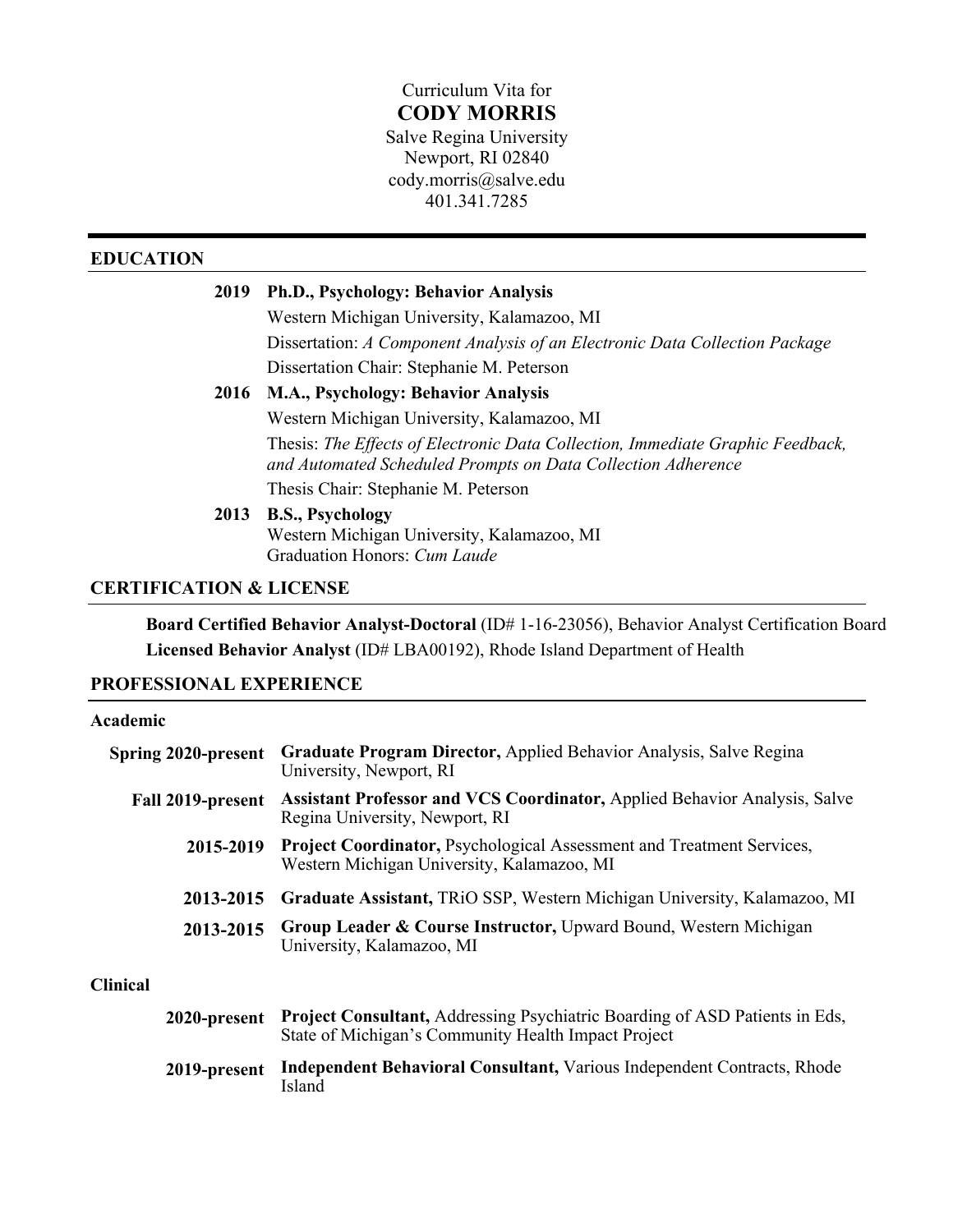- **2015-2019 Clinical Supervisor,** Psychological Assessment and Treatment Services, Western Michigan University, Kalamazoo, MI
- **2016-2019 Independent Behavioral Consultant,** Various Independent Contracts, Kalamazoo, MI
- **2016-2017 Behavioral Consultant/Intern,** Psychology in Schools Practicum, Western Michigan University, Kalamazoo, MI
- **2015-2016 Mentored Behavioral Consultant***,* Compass LLC: A Positive Direction in Behavioral Intervention, Schoolcraft, MI
- **2014-2015 Clinician***,* Psychological Assessment and Treatment Services, Western Michigan University, Kalamazoo, MI

## **TEACHING EXPERIENCE**

# **Instructor of Record**

|                    | Applied Behavior Analysis Graduate Program, Salve Regina University,<br>Warwick, RI |
|--------------------|-------------------------------------------------------------------------------------|
|                    | Fall 2021 ABA: Concepts and Principles 520                                          |
|                    | <b>ABA: Treatment 540</b>                                                           |
|                    | ABA: Assessment 550                                                                 |
|                    | ABA: Practicum I 570                                                                |
|                    | ABA: Individual Research 580                                                        |
| <b>Summer 2021</b> | ABA: Practicum I 570                                                                |
|                    | ABA: Advanced Seminar in Behavior Analysis 590                                      |
| Spring 2021        | ABA: Ethics and Professional Conduct 510                                            |
|                    | ABA: Behavior Change Techniques and Procedures 540                                  |
|                    | <b>ABA: Behavioral Assessment 550</b>                                               |
|                    | ABA: Advanced Seminar in Behavior Analysis 590                                      |
|                    | ABA: Intensive Practicum 570                                                        |
| <b>Fall 2020</b>   | ABA: Concepts and Principles 520                                                    |
|                    | ABA: Measurement, Analysis, and Research 530                                        |
|                    | ABA: Systems, Management, and Supervision 560                                       |
|                    | ABA: Individual Research 580                                                        |
|                    | Individual Study: Research on College Teaching 499                                  |
| <b>Summer 2020</b> | ABA: Ethics and Professional Conduct 510                                            |
|                    | ABA: Measurement, Analysis, and Research 530                                        |
| Spring 2020        | ABA: Ethics and Professional Conduct 510                                            |
|                    | ABA: Behavior Change Techniques and Procedures 540                                  |
|                    | ABA: Behavioral Assessment 550                                                      |
| <b>Fall 2019</b>   | ABA: Concepts and Principles 520                                                    |
|                    | ABA: Measurement, Analysis, and Research 530                                        |
|                    | ABA: Systems, Management, and Supervision 560                                       |
|                    | <b>Co-Instructor</b>                                                                |
|                    | Department of Psychology, Western Michigan University, Kalamazoo, MI                |
| <b>Summer 2018</b> | Professional and Ethical Issues in Psychology 6050                                  |
|                    | <b>Adjunct Instructor</b>                                                           |
|                    | Psychology, Aquinas College, Grand Rapids, MI                                       |
| Spring 2018        | Introductory Psychology 100                                                         |
|                    | <b>Course Instructor</b>                                                            |
|                    | TRiO SSP, Western Michigan University, Kalamazoo, MI                                |
| 2014-2015          | University Curriculum (Professional Development) 1030                               |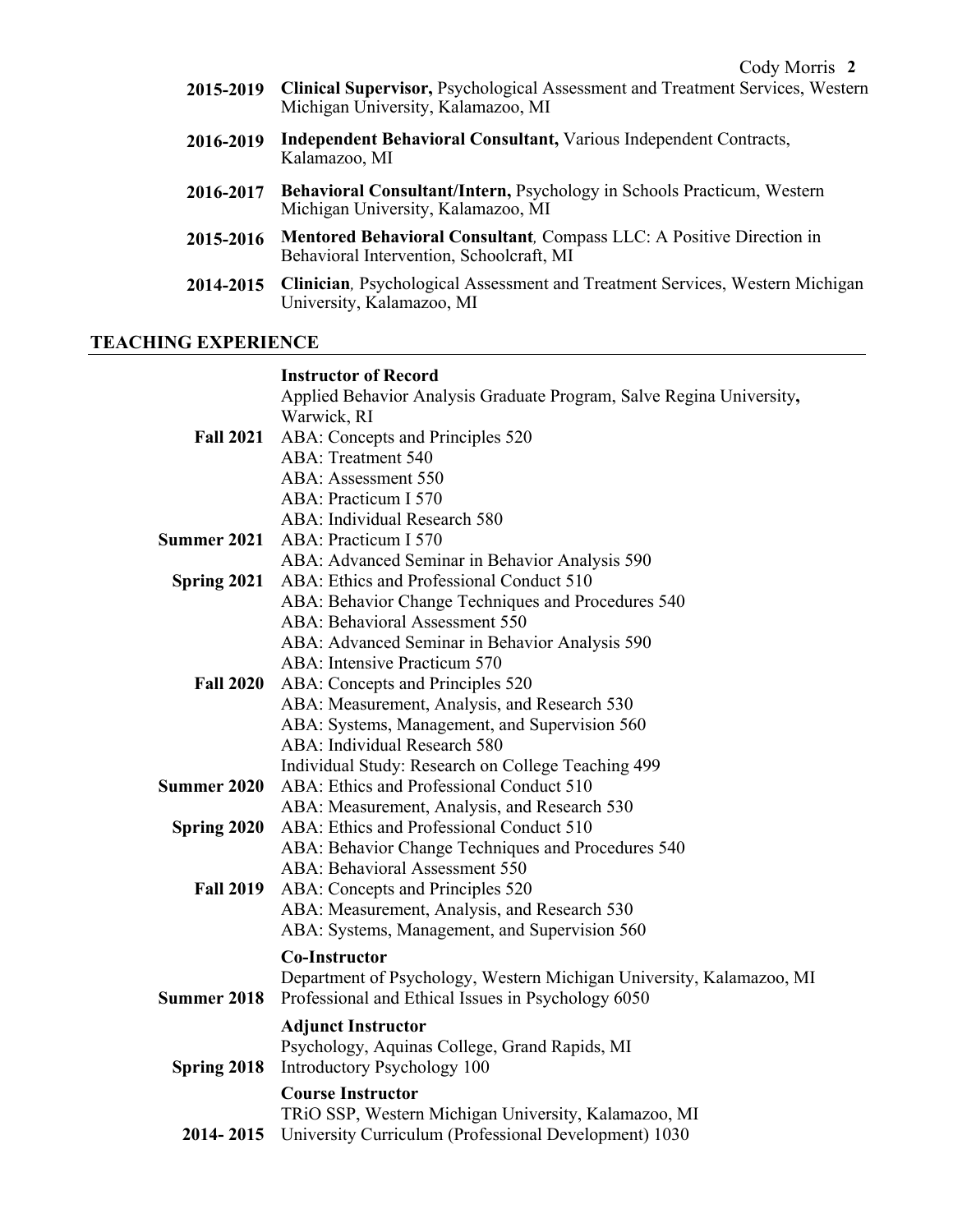**2013- 2014** First Year Experience 2100

#### **Teaching Assistant**

Department of Psychology, Western Michigan University, Kalamazoo, MI **Summer 2019** Professional and Ethical Issues in Psychology 6050

#### **SCHOLARSHIP**

#### **Articles in Refereed Journals**

- **9.** Perrin, J., **Morris, C.,** & Kestner, K. (2021). Resurgence of Clinically Relevant Behavior: A Systematic Review. *Education and Treatment of Children.*
- **8. Morris, C.,** Stapleton, K. E., Conway, A. A., & Peterson, S. M. (2021). A brief assessment of pica. *Behavioral Interventions.*
- **7. Morris, C.,** Detrick, J. J., & Peterson, S. M. (2021). Participant assent in behavior analytic research: considerations for participants with autism and developmental disabilities. *Journal of Applied Behavior Analysis.*
- **6. Morris, C.,** Goetz, D. B., & Gabriele-Black, K. (2021). The treatment of LGBTQ+ individuals in behavior analytic publications: a historical review. *Behavior Analysis in Practice.*
- **5. Morris, C.** & Lionello-Denolf, K. M. (2021). Practical considerations for researchers at teachingfocused colleges. *Behavior Analysis in Practice.*
- **4. Morris, C.** & Hollins, N. (2021). On the uncanny similarities between police brutality and client mistreatment. *Behavior Analysis in Practice.*
- **3. Morris, C.,** Conway, A., & Goetz, D. B. (2021). A review of effective strategies for parent delivered instruction. *Behavior Analysis in Practice.*
- **2. Morris, C.** & Peterson, S. M. (2020). A component analysis of an electronic data collection package. *Journal of Organizational Behavior Management.*
- **1. Morris, C.,** Deochand, N., & Peterson, S. M. (2018). Using Microsoft Excel® to build a customized partial-interval data collection system. *Behavior Analysis in Practice.*

#### **Chapters in Books**

- **2.** Peterson, S. M., **Morris, C.,** Kestner, K., Quigley, S., Aljadeff-Abergel, E., & Goetz, D. (2018). Applied behavior analysis: Foundations and applications. In C. McNiel, L. Quetsch, & C. Anderson (Eds.), *Parent child interaction therapy: Autism spectrum Disorders.* New York: Springer.
- **1.** Peterson, S. M., **Morris, C.,** Rios, D., Steinert-Otto, P., & Perl, M. (2018). Collaboration with other professionals. In B. Turns, J. Ramisch, & J. Whiting. (Eds.), *Systematically treating autism: A guide for empowering families*. Routledge.

#### **PROFESSIONAL PRESENTATIONS** (\* indicates presentation with student or supervisee co-authors)

#### **National & International Conferences**

**27. Morris, C.** (2021, May). Toward an Understanding of Data Collection Integrity. In Matthew L. Edelstein (Chair), *Accountability Through Data Collection: Narrowing the Bridge Between*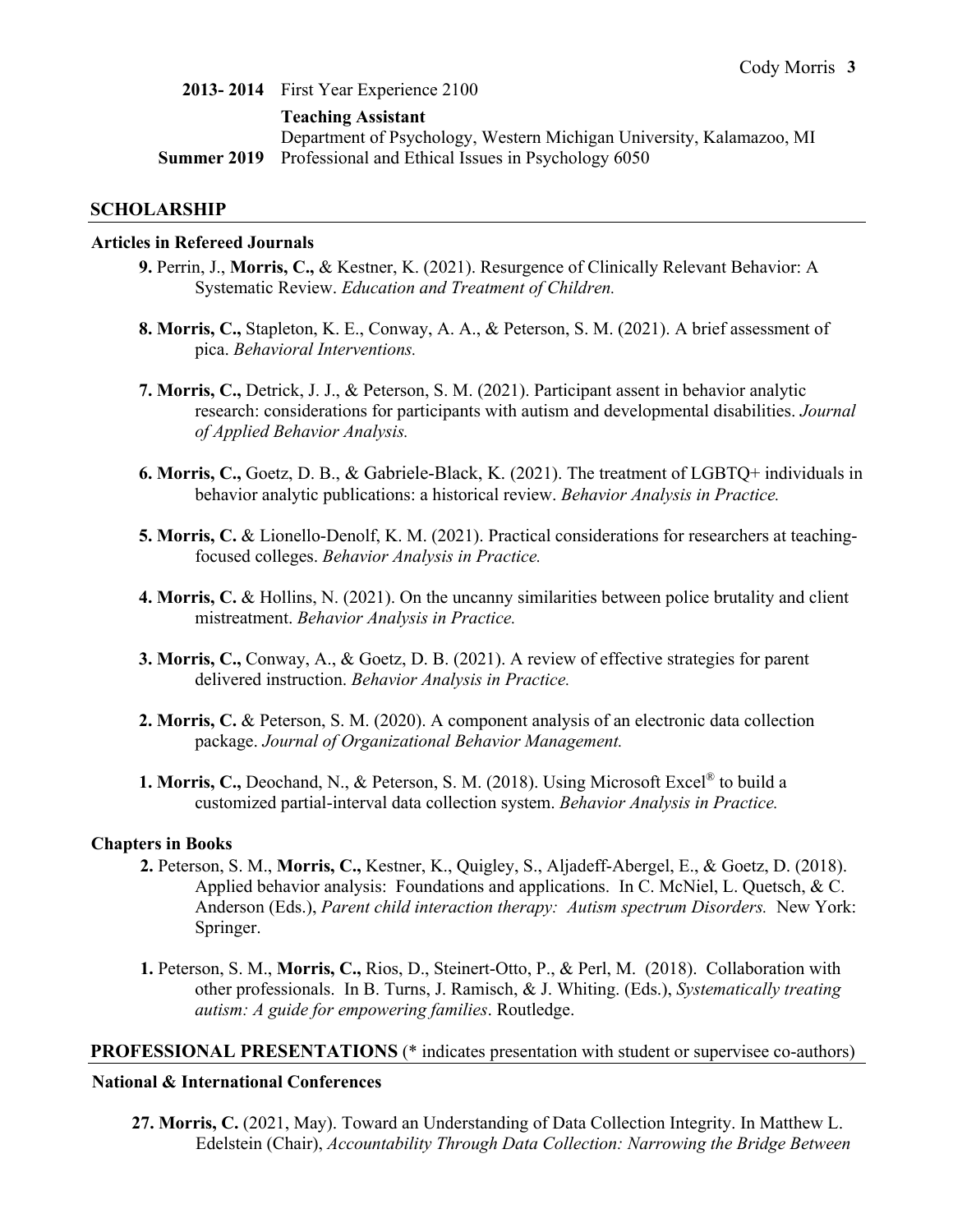*Science and Practice.* Symposium presented at the Association for Behavior Analysis International Annual Convention, Online.

- **26.** Hollins, N. & **Morris, C.** (2021, May). On the Uncanny Similarities Between Police Brutality and Client Mistreatment. In Cody Morris (Chair), *On Antiracist Actions in Behavior Analysis.* Symposium presented at the Association for Behavior Analysis International Annual Convention, Online.
- **25. Morris, C.** (2021, May). *On Antiracist Actions in Behavior Analysis.* Symposium chaired at Association for Behavior Analysis International Annual Convention, Online.
- **24.** Detrick, J., **Morris, C.,** & Peterson, S. M. (2021, March). *Assent of Research Participants in Applied Behavior Analysis.* Poster presented at Association for Behavior Analysis International Annual Autism Conference, Online.
- **23.** Perrin, J., **Morris, C.,** & Kestner, K. M. (2021, March). *A Systematic Review of Resurgence of Clinically Relevant Behaviors.* Poster presented at Association for Behavior Analysis International Annual Autism Conference, Online.
- **22. Morris, C.** (2020, May). A Component Analysis of an Electronic Data Collection Package. In Stephanie Peterson (Chair), *From the Lab to the Clinic: Assessing and Treating Challenging Behavior in Applied Settings.* Symposium presented at the Association for Behavior Analysis International Annual Convention, Online.
- **21.** Peterson, S. M., **Morris, C.,** Detrick, J., Quigley, S. P., Webester, K., & Mays, J. (2020, May). Consent and Assent Issues for Adults and Children with Neurodevelopmental Disabilities. In Jennifer Bruzek (Chair), *Consent, Assent, and Decision-Making Capacity in Theory and Practice.* Symposium presented at the Association for Behavior Analysis International Annual Convention, Online.
- **20.** Perrin, J., **Morris, C.,** & Kestner, K. M. (2020, May). *Resurgence of Clinically Relevant Behaviors: A Systematic Review.* Poster presented at Association for Behavior Analysis International Annual Convention, Online.
- **19.** Snyder, D., **Morris, C.,** Webster, K. E., & Peterson, S. M. (2020, May). *Assessing Preference of Two Communication Modalities.* Poster presented at Association for Behavior Analysis International Annual Convention, Online.
- **18. Morris, C**. (2019, May). A Brief Functional Assessment of Pica. In Morten Haugland (Chair), *A Pragmatic Look at Integrating Functional Analysis and Accompanying Function-Based Interventions in Applied Settings.* Symposium presented at the Association for Behavior Analysis International Annual Convention, Chicago, IL.
- **17.** \*Webster, K. E., **Morris, C.,** & Peterson, S. M. (2019, May). *A systematic removal of restrictive procedures.* Poster presented at Association for Behavior Analysis International Annual Convention, Chicago, IL.
- **16.** \*Wieszciecinski, P., **Morris, C.,** Conway, A. A., Yang, Y., & Peterson, S. M. (2019, May). *Selfmonitoring as a strategy to increase showering in an individual diagnosed with schizophrenia.* Poster presented at Association for Behavior Analysis International Annual Convention, Chicago, IL.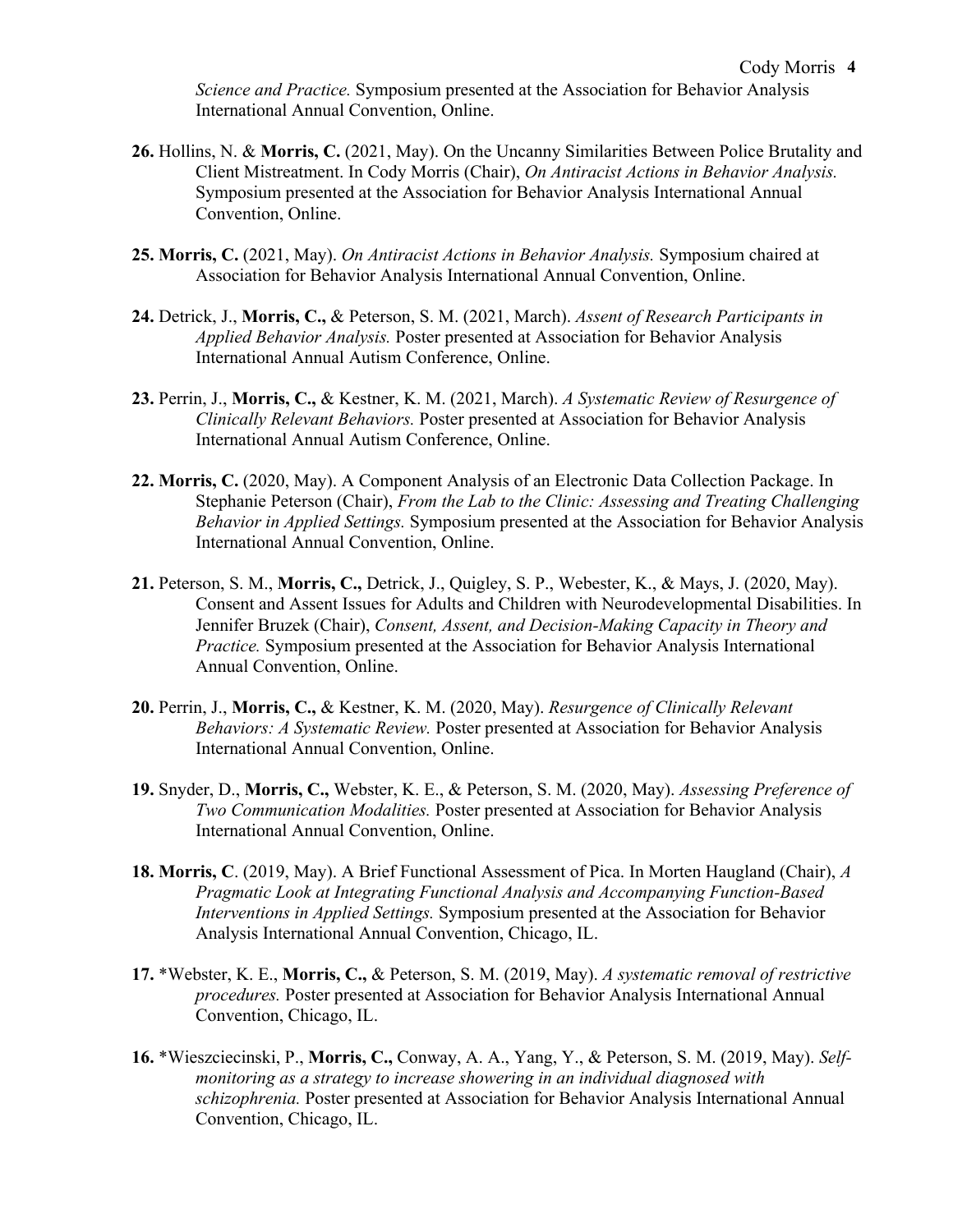- **15.** \*Snyder, D., **Morris, C.,** Webster, K. E., & Peterson, S. M. (2019, May). *The use of conditional probability data to inform the functional analysis and treatment of problem behavior.* Poster presented at Association for Behavior Analysis International Annual Convention, Chicago, IL.
- **14.** Conway, A., **Morris, C.,** Hughes, H., C. (2018, May). *Compliance interventions within caregiver training: a literature review.* Poster presented at Michigan Autism Conference, Kalamazoo, MI.
- **13. Morris, C.,** Kolb, R., & Rios, D. (2018, May). *Trouble with technology.* Panelist in *a* panel discussion at Association for Behavior Analysis International Annual Convention, San Diego, CA.
- **12.** Peterson, S. M. & **Morris, C.** (2018, May). Applied behavior analysis: history of behavior analysis in ABA. In Edward K. Morris (Chair), *Giving the history of behavior analysis away in teaching behavior analysis.* Symposium presented Association for Behavior Analysis International Annual Convention, San Diego, CA.
- **11.** Conway, A., **Morris, C.,** & Hughes, H. C. (2018, May). *Compliance interventions within caregiver training: a literature review.* Poster presented at Association for Behavior Analysis International Annual Convention, San Diego, CA.
- **10.** \*Webster, K. E., **Morris, C.,** & Peterson, S. M. (2018, May). *The effects of task clarification, job aids, and feedback on the implementation of a treatment package by direct care staff.* Poster presented at Association for Behavior Analysis International Annual Convention, San Diego, CA.
- **9. Morris, C.** (2018, May). *Behavior analysis and technology special interest group.* Business Meeting conducted at the Association for Behavior Analysis International Annual Convention, San Diego, CA.
- **8. \*Morris, C.,** Deochand, N., & VanderWeele, N. (2017, May). *A practitioner's guide to building a customized electronic data collection system using Microsoft Excel.* Workshop conducted at Association for Behavior Analysis International Annual Convention, Denver, CO
- **7.** Deochand, N. & **Morris, C. (**2017, May). *Save time in Microsoft Excel automating phase change lines and labels, selecting date ranges, and creating templates.* Workshop conducted at Association for Behavior Analysis International Annual Convention, Denver, CO.
- **6. Morris, C.** (2017, May). Creating electronic behavior support plan templates. In Alissa Conway (Chair), *Toward an understanding and application of necessary components of written behavior plans.* Symposium presented at the Association for Behavior Analysis International Annual Convention, Denver, CO.
- **4. Morris, C.** & Peterson, S. M. (2017, May). *The effects of electronic data collection, immediate graphic feedback, and automated scheduled prompts on data collection adherence.* Poster presented at Association for Behavior Analysis International Annual Convention, Denver, CO.
- **3.** \*VanderWeele, N., **Morris, C.,** & Peterson, S. M. (2017, May). *The benefits of teaching simple signs to an individual diagnosed with autism spectrum disorder to increase appropriate*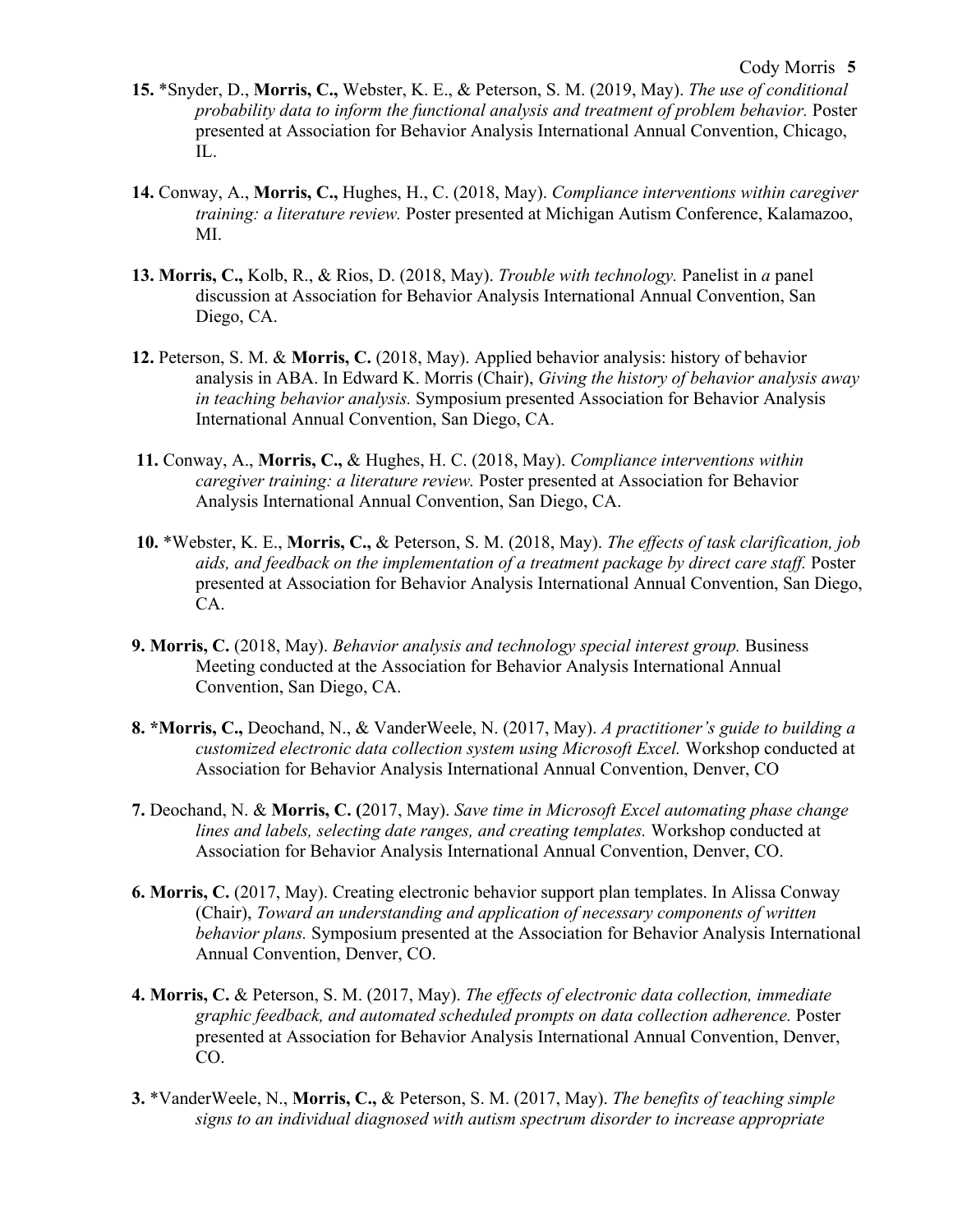- **2.** Conway, A. A., **Morris, C.,** Frieder, J. E., & Baker, J. C. (2017, January). I*mmediate effects of a one-day training on writing behavior support plans.* Poster presented at the Association for Behavior Analysis International Annual Autism Conference, San Juan, Puerto Rico.
- **1. Morris, C.** (2015, May). *Uses of technology in behavior analysis.* Panel chaired at Association for Behavior Analysis International Annual Convention, San Antonio, TX.

# **Regional Conferences**

- **32.** \***Morris, C.** & Detrick, J. (2021, October). *Toward an Understanding of Assent with Individuals with Communication Difficulties.* Invited address presented at Michigan Autism Conference, Kalamazoo, MI.
- **31.** \*Detrick, J., **Morris, C.,** & Peterson, S. M. (2020, October). *Assent of Research Participants in Behavior Analysis.* Poster presented at Michigan Autism Conference, Kalamazoo, MI.
- **30.** \*Snyder, D., **Morris, C.,** Webster, K. E., & Peterson, S. M. (2020, February). *Assessing preference of two communication modalities.* Poster presented at the Behavior Analysis Association of Michigan, Ypsilanti, MI.
- **29.** \*Detrick, J., **Morris, C.,** Webster, K. E., & Peterson, S. M. (2019, October). *A component analysis of an intervention to reduce food stealing behavior.* Poster presented at Michigan Autism Conference, Kalamazoo, MI.
- **28.** \*Snyder, D., **Morris, C.,** Webster, K. E., & Peterson, S. M. (2019, October). *Assessing preference of two communication modalities.* Poster presented at Michigan Autism Conference, Kalamazoo, MI.
- **27.** \*Traxler, H., Webster, K. E., Clendinen, M., Bancroft, B., **Morris, C.,** & Peterson, S. M. (2019, October). *To behave or not to behavior? Assessing the appropriateness of DRA versus DRO with an adult with ASD.* Poster presented at Michigan Autism Conference, Kalamazoo, MI.
- **26.** \*Webster, K. E., Snyder, D., **Morris, C.,** & Peterson, S. M. (2019, October). *The use of conditional probability data to inform the functional analysis and treatment of problem behavior.* Poster presented at Michigan Autism Conference, Kalamazoo, MI.
- **25. \*Morris, C.,** Snyder, D., Webster, K. E., & Peterson, S. M. (2019, October). *The use of conditional probability data to assess setting events.* Poster presented at Berkshire Association for Behavior Analysis and Therapy, Worcester, MA.
- **24. Morris, C.** (2018, February). A review of attention assessments. In Michael P. Kranak (Chair), *Unique challenges regarding the assessment and treatment of problem behavior.* Symposium presented at the Behavior Analysis Association of Michigan, Ypsilanti, MI.
- **23. \*Morris, C.** & VanderWeele, N. (2019, February). H*ow to build a customized behavior support plan template using Microsoft Word.* Workshop conducted at the Behavior Analysis Association of Michigan, Ypsilanti, MI.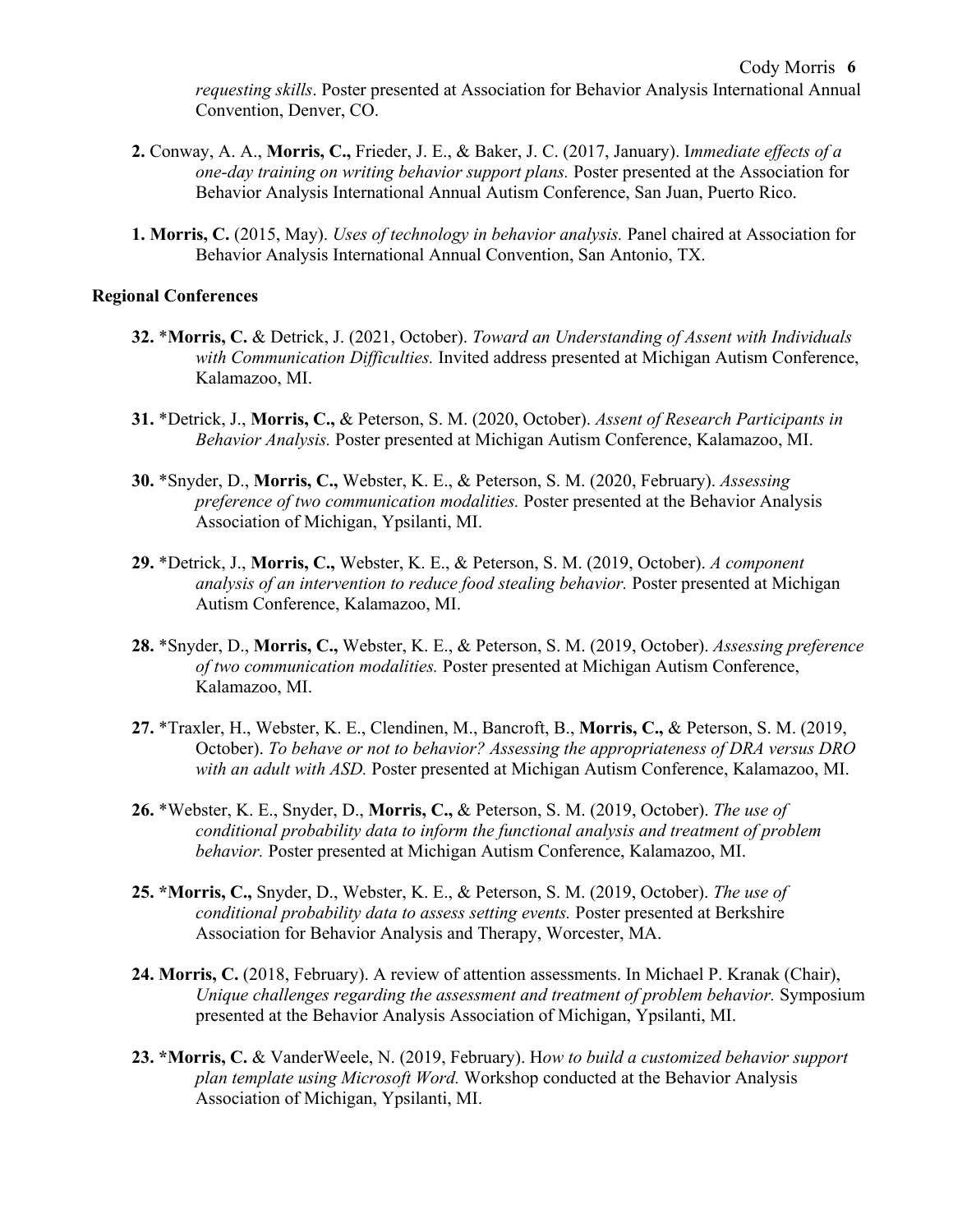- **22.** \*Snyder, D., **Morris, C.,** Webster, K. E., & Peterson, S. M. (2019, February). *The use of conditional probability data to inform the functional analysis and treatment of problem behavior.* Poster presented at the Behavior Analysis Association of Michigan, Ypsilanti, MI.
- **21.** \*Wieszciecinski, P., **Morris, C.,** Conway, A. A., Yang, Y., & Peterson, S. M. (2019, February). *Self-monitoring as a strategy to increase showering in an individual diagnosed with schizophrenia.* Poster presented at the Behavior Analysis Association of Michigan, Ypsilanti, MI.
- **20.** \*Detrick, J., **Morris, C.,** Webster, K. E., & Peterson, S. M. (2019, February). *A component analysis of an intervention to reduce food stealing behavior.* Poster presented at the Behavior Analysis Association of Michigan, Ypsilanti, MI.
- **19.** \*Boss, M., Bancroft, B., Webster, K. E., **Morris, C.,** & Peterson, S. M. (2019, February). *A descriptive analysis of drug interaction effects.* Poster presented at the Behavior Analysis Association of Michigan, Ypsilanti, MI.
- **18.** \*Webster, K. E., **Morris, C.,** & Peterson, S. M. (2019, February). *A systematic removal of restrictive procedures.* Poster presented at the Behavior Analysis Association of Michigan, Ypsilanti, MI.
- **17. \*Morris, C.,** Kranak, M., McElfish, I., Hollins, N., Webster, K. E., & Peterson, S. M. (2018, October). *Functional communication training*. Workshop conducted at Michigan Autism Conference, Kalamazoo, MI.
- **16. \*Morris, C.,** Webster, K. E., Conway, A., VanderWeele, N., Peterson, S. M., Hollins, N., Wieszciecinski, P., & Eldridge, R. (2018, October). *A brief functional analysis of pica.*  Poster presented at Michigan Autism Conference, Kalamazoo, MI.
- **15.** \*Webster, K. E., **Morris, C.,** & Peterson, S. M. (2018, October). *A systematic removal of restrictive procedures.* Poster presented at Michigan Autism Conference, Kalamazoo, MI.
- **14.** \*Wieszciecinski, P., **Morris, C.,** Traxler, H., Hollins, N., Boss, M., & Peterson, S. M. (2018, October). *The effects of functional communication training on problem behavior*. Poster presented at Michigan Autism Conference, Kalamazoo, MI.
- **13.** \*Boss, M., Bancroft, B., Webster, K. E., **Morris, C.,** & Peterson, S. M. (2018, October). *A descriptive analysis of drug interaction effects.* Poster presented at Michigan Autism Conference, Kalamazoo, MI.
- **12. Morris, C.,** Kolb, R., & Rios, D. (2018, February). *Troubleshooting technology.* Panelist in a panel discussion at Behavior Analysis Association of Michigan, Ypsilanti, MI.
- **11. \*Morris, C.,** Peterson, S. M., Kolb, R., Rios, D., Eldridge, R., Kranak, M., Allen, M., McElfish, I., Hollins, N., & Webster, K. E. (2018, February). *Functional communication training*. Workshop conducted at the Behavior Analysis Association of Michigan, Ypsilanti, MI.
- **10.** \*Conway, A., **Morris, C.,** & VanderWeele, N. (2018, February). *Creating, evaluating, and maintaining a supervision for infrequently used but essential BCBA skills*. Panelist in a panel discussion at Behavior Analysis Association of Michigan, Ypsilanti, MI.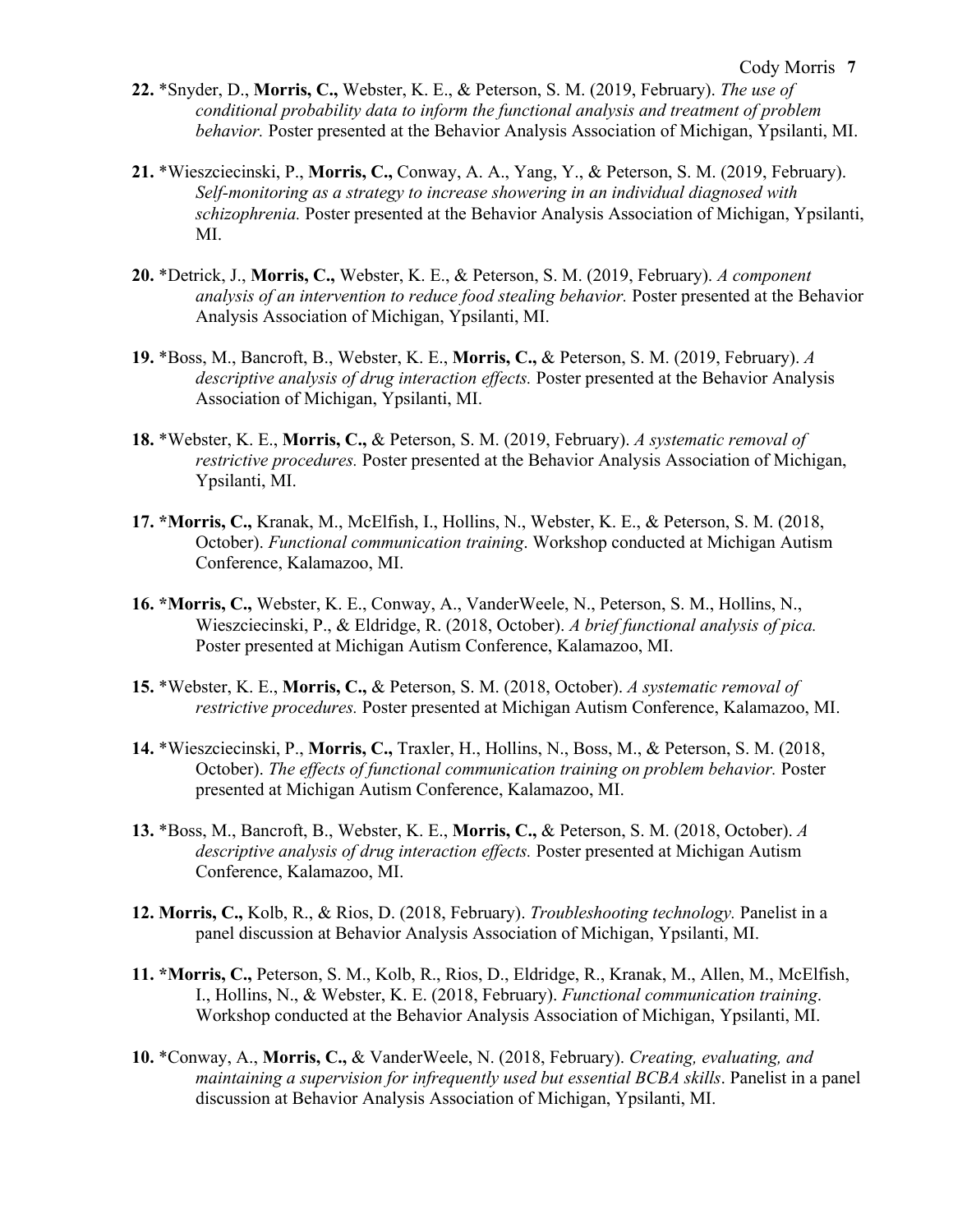- **9.** \*Webster, K. E., **Morris, C.,** & Peterson, S. M. (2018, February). *The effects of task clarification, job aids, and feedback on the implementation of a treatment package by direct care staff.*  Poster presented at the Behavior Analysis Association of Michigan, Ypsilanti, MI.
- **8.** Conway, A., & **Morris, C.** (2017, November). *Tips for parenting success with defiant children.*  Workshop conducted at 25<sup>th</sup> Anniversary Parenting Awareness Michigan, Lansing, MI.
- **7. Morris, C.** (2017, February). *The effects of electronic data collection, immediate graphic feedback, and automated scheduled prompts on data collection adherence.* Presentation at Western Michigan University's Psychology Department Research Day, Kalamazoo, MI.
- **6. Morris, C.** (2017, February). *A practitioner's guide to building a customized electronic data collection system using Microsoft excel.* Workshop conducted at the Behavior Analysis Association of Michigan, Ypsilanti, MI.
- **5. Morris, C.** (2017, February). Creating electronic behavior support plan templates. In Jonathan Baker (Chair), *Behavior support plans: developing a template and writing comprehensive plans.* Panelist in a panel discussion at Behavior Analysis Association of Michigan, Ypsilanti, MI.
- **4. Morris, C.** (2017, February). In Stephanie M. Peterson (Chair). *We're not too cool for school: how to establish and maintain school- and community- based practicums.* Panelist in a panel discussion at Behavior Analysis Association of Michigan, Ypsilanti, MI.
- **3. Morris, C.** & Peterson, S. M. (2017, February). *The effects of electronic data collection, immediate graphic feedback, and automated scheduled prompts on data collection adherence.* Poster presented at the Behavior Analysis Association of Michigan, Ypsilanti, MI.
- **2. Morris, C.,** & Peterson, S.M. (2016, September). *The effects of electronic data collection, immediate graphic feedback, and automated scheduled prompts on data collection adherence,* Poster presented at Michigan Autism Conference, Kalamazoo, MI
- **1. Morris, C.** (2015, October). In Kourtney Bakalyar (Coordinator), *Coaching college success.*  Workshop presented at Michigan Autism Conference, Kalamazoo, MI.

## **SERVICE WORKSHOPS AND INVITED LECTURES**

- **14.** Hollins, N. A. & **Morris, C.,** (2021, March). On the Uncanny Similarities Between Police Brutality and Client Mistreatment. Presented to Rhode Island Association for Applied Behavior Analysis, Online.
- **13. Morris, C.,** (2020, December). The History of LGBTQ+ in Behavior Analytic Articles. Presented at Trumpet Behavioral Health, Online Journal Club.
- **12. Morris, C.,** (2020, December). Assessing and Treating Challenging Behaviors in Schools. Presented at Salve Regina University's Department of Education, Newport, RI.
- **11. Morris, C.,** (2020, October). Disrupting Escalating Response Class Hierarchies. Presented to Rhode Island Association for Applied Behavior Analysis in Warwick, RI.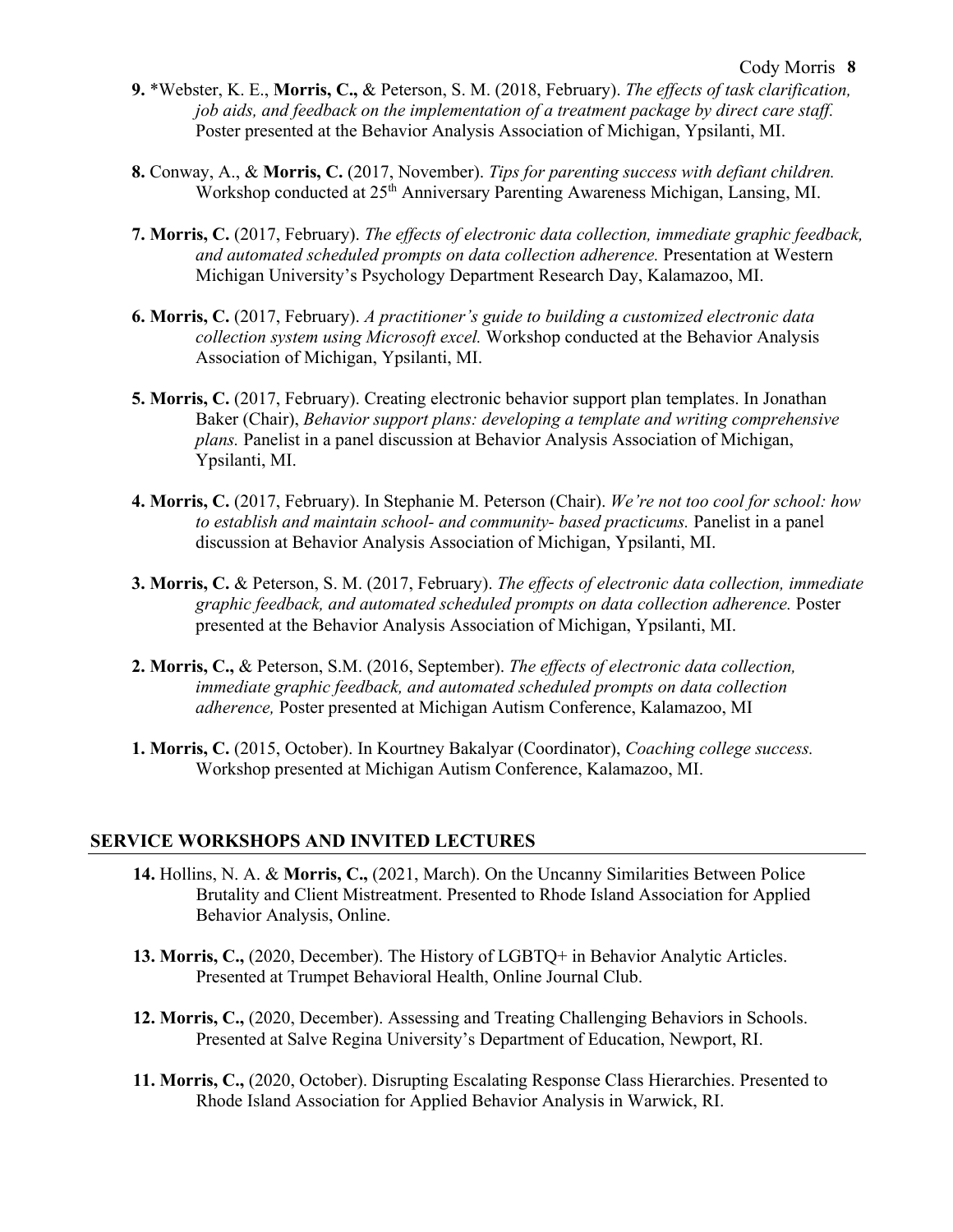- **10. Morris, C.,** (2020, May). Functionally Assessing Challenging Behaviors. A Four-Part Series: Part 3: Adapting Functional Analyses to Increase Ecological Validity. Presented to Rhode Island Association for Applied Behavior Analysis in Warwick, RI.
- **9. Morris, C.,** (2020, April). Caring for Children with Developmental Disabilities during COVID-19. Presented to Salve Regina University Graduate College in Newport, RI.
- **8. Morris, C.,** (2020, April). Keeping up with COVID-19: A Review of Recent Research and Recommendations for Ethics, Practice, and Supervision during the COVID-19 Crisis. Presented to Rhode Island Association for Applied Behavior Analysis in Warwick, RI.
- **7. Morris, C.,** (2020, March). Functionally Assessing Challenging Behaviors. A Four-Part Series: Part 2: Planning and Conducting Functional Analyses. Presented to Rhode Island Association for Applied Behavior Analysis in Warwick, RI.
- **6. Morris, C.,** (2020, February). Functionally Assessing Challenging Behaviors. A Four-Part Series: Part 1: Introduction to the Functional Approach to Challenging Behaviors. Presented to Rhode Island Association for Applied Behavior Analysis in Warwick, RI.
- **5. Morris, C.,** (2019, November). Working with Students who Engage in Challenging Behaviors. Presented at Salve Regina University's Youth Mental Health Conference through the Department of Education, Newport, RI.
- **4. \*Morris, C.** & Webster, K. E., (2019, June). *Functional Assessment Screening Tool (FAST): Conducting, Analyzing, and Utilizing the FAST to Guide Treatment*. Presented at InterAct of Michigan, Kalamazoo, MI.
- **3.** \*Webster, K. E., **Morris, C.,** & Peterson, S. M., (2019, May). *A Descriptive Analysis of Components of Behavior Support Plans.* Presented at Kalamazoo Community Mental Health Behavior to the Behavior Treatment Committee, Kalamazoo, MI.
- **2. Morris, C.,** (2018, October). *Introduction to Conducting Functional Behavior Assessments.*  Workshop conducted at Portage Public Schools, Kalamazoo, MI.

#### **MEDIA**

## **Presentations Through Mass Media**

- **2021-present Host and Executive Producer,** *Behavior Analysis in Practice- The Podcast*
	- **2021 Guest,** *Operant Innovations Podcast*
	- **2021 Guest,** *ABA Inside Track Podcast*

## **GRANTS**

- **2020 Project Consultant,** Addressing Psychiatric Boarding of ASD Patients in Eds, State of Michigan's Community Health Impact Project
- **2017 Senior Student Presenter,** Society for the Advancement of Behavior Analysis (SABA)'s Senior Student Presenter Grant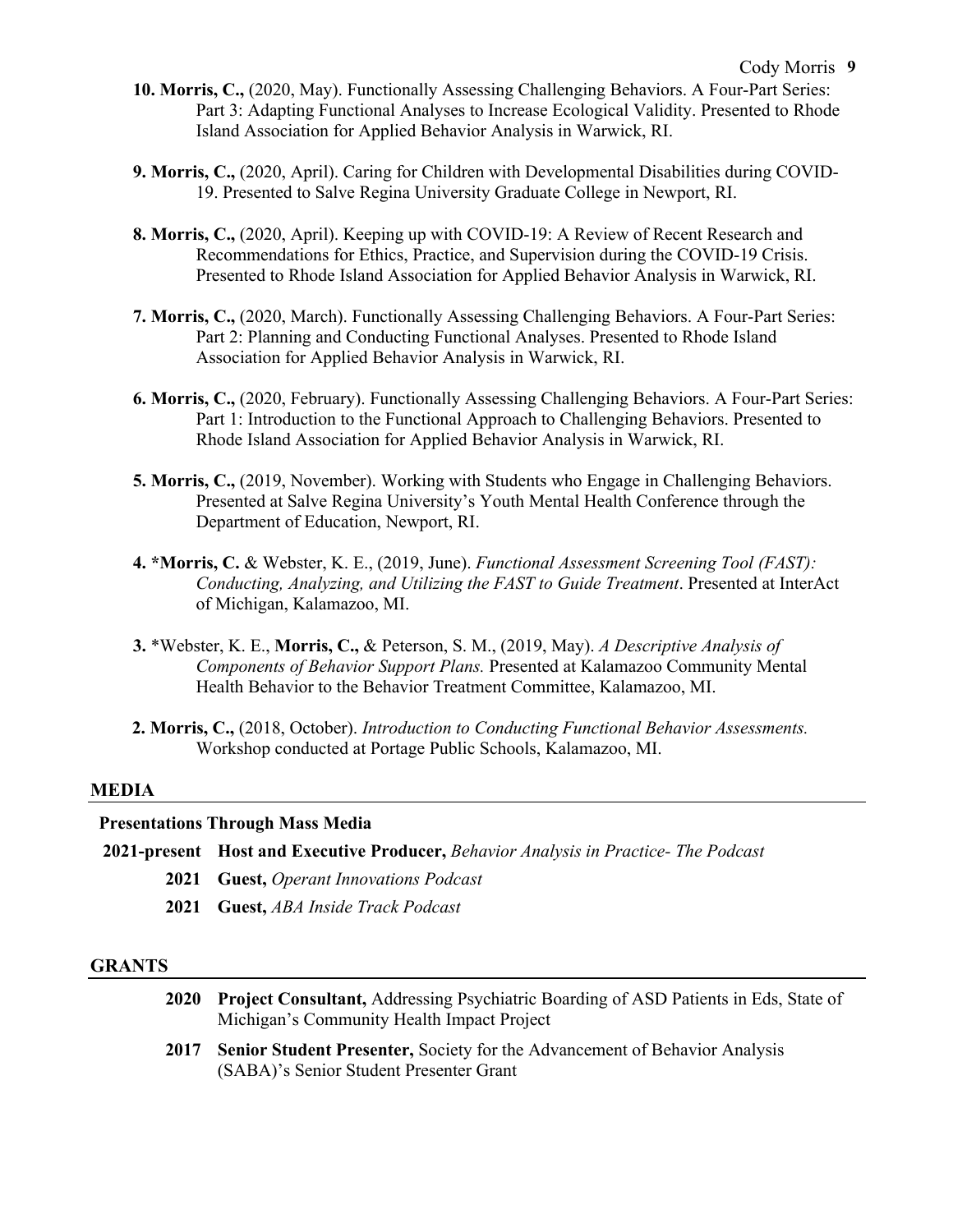# **PUBLICATION REVIEW EXPERIENCE**

| <b>Editorial Experience</b> |                                                                                              |
|-----------------------------|----------------------------------------------------------------------------------------------|
| 2021                        | <b>Guest Editor, Behavior Analysis in Practice</b>                                           |
| 2020-2021                   | <b>Guest Associate Editor, Perspectives on Behavior Science</b>                              |
| 2016-2019                   | <b>Editorial Assistant, Education and Treatment of Children</b>                              |
| <b>Reviewer Experience</b>  |                                                                                              |
| <b>2020</b>                 | <b>Guest Reviewer, Behavior Analysis in Practice</b>                                         |
| 2018                        | Guest Reviewer (Assisted Stephanie Peterson, Ph.D.), Behavior Analysis in Practice           |
| 2018                        | Guest Reviewer (Assisted Stephanie Peterson, Ph.D.), Journal of Behavioral<br>Education      |
| 2017                        | Guest Reviewer (Assisted Stephanie Peterson, Ph.D.), The Psychological Record                |
| 2016-2017                   | Guest Reviewer (Assisted Stephanie Peterson, Ph.D.), Journal of Applied Behavior<br>Analysis |

#### **SERVICE**

# **Organization Membership**

| <b>2019-present</b> Rhode Island Association for Behavior Analysis (RI-ABA)                        |
|----------------------------------------------------------------------------------------------------|
| <b>2019- present</b> Berkshire Association for Behavior Analysis and Therapy (BABAT)               |
| 2016- present Behavior Analysis and Technology- Special Interest Group of Association for Behavior |
| Analysis International (BA Tech Sig)                                                               |
| <b>2014- present</b> Association for Behavior Analysis International (ABAI)                        |
| <b>2016- present</b> Association of Professional Behavior Analysts (APBA)                          |
| 2014-2019 Behavioral Analysis Graduate Student Organization (BAGSO)                                |
| 2014-2019 Behavior Analysis Association of Michigan (BAAM)                                         |

#### **Service to Professional Associations/Groups**

|           | 2021-present Director of Executive Board, Rhode Island Association for Behavior Analysis    |
|-----------|---------------------------------------------------------------------------------------------|
| 2020-2021 | <b>Executive Board Officer, Rhode Island Association for Behavior Analysis</b>              |
| 2020-2021 | Assistant Director, Social Committee, Berkshire Association for Behavior Analysis and       |
|           | Therapy                                                                                     |
| 2018-2019 | <b>President, Behavior Analysis Graduate Student Organization (BAGSO)</b>                   |
| 2017-2018 | <b>Chair, Behavior Analysis and Technology- Special Interest Group of Association for</b>   |
|           | Behavior Analysis International                                                             |
| 2016-2017 | <b>Chair-Elect, Behavior Analysis and Technology- Special Interest Group of Association</b> |
|           | for Behavior Analysis International                                                         |
| 2016-2018 | Ambassador, Michigan Autism Conference                                                      |
|           | 2015 Undergraduate Liaison, Behavior Analysis Graduate Student Organization (BAGSO)         |
| 2015      | <b>Student Committee Member, Association for Behavior Analysis International Annual</b>     |
|           | Convention, San Antonio, TX                                                                 |

# **Service to University Committees**

# **2021-present Advisory Board Member,** Faculty Assessment Advisory Board